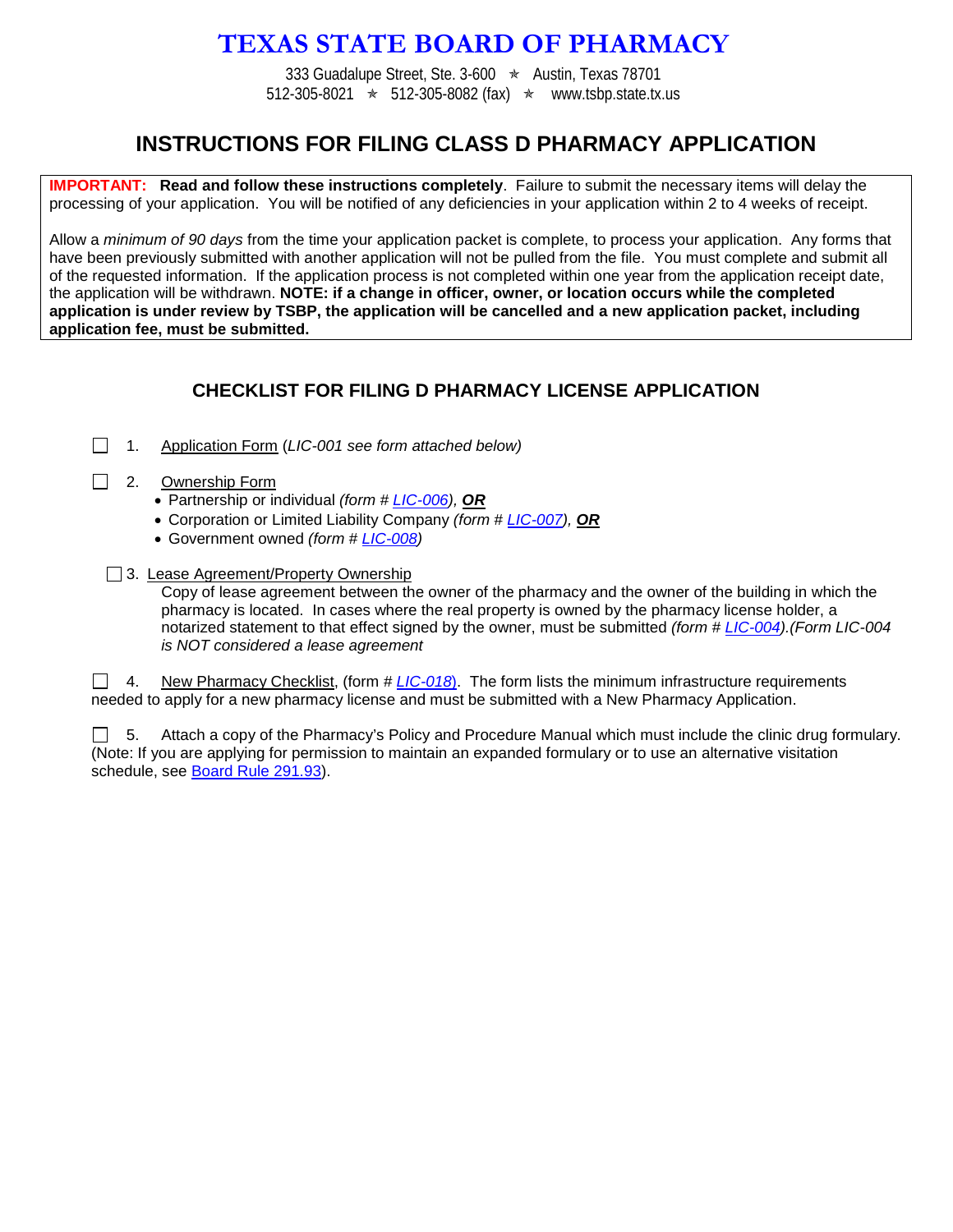### **TEXAS PHARMACY LICENSE APPLICATION (Class A, B, C, D)** *Please type or print.*

|                                | Pharmacy Name & Physical Location Address (Street, City, State, ZIP)                                                |                                 |                                        |                                                                                                                                         |                                                                                           | FOR TSBP USE ONLY                                                                          |                                      |                        |  |  |
|--------------------------------|---------------------------------------------------------------------------------------------------------------------|---------------------------------|----------------------------------------|-----------------------------------------------------------------------------------------------------------------------------------------|-------------------------------------------------------------------------------------------|--------------------------------------------------------------------------------------------|--------------------------------------|------------------------|--|--|
|                                |                                                                                                                     |                                 |                                        |                                                                                                                                         | License No.                                                                               | Amount                                                                                     | Receipt No.                          | Entity No.             |  |  |
|                                |                                                                                                                     |                                 |                                        |                                                                                                                                         |                                                                                           |                                                                                            |                                      |                        |  |  |
|                                |                                                                                                                     |                                 |                                        |                                                                                                                                         | $\Box$                                                                                    | Check here if for a NEW PHARMACY                                                           |                                      |                        |  |  |
|                                |                                                                                                                     |                                 |                                        | 3                                                                                                                                       | $\Box$                                                                                    |                                                                                            |                                      |                        |  |  |
|                                | Pharmacy Tel:                                                                                                       |                                 | $\Box$ NO                              |                                                                                                                                         |                                                                                           |                                                                                            | Check here if a CHANGE OF OWNERSHIP. |                        |  |  |
| $\mathbf{2}$                   | Physical Location above also the Mailing Address?<br>$\Box$ YES                                                     |                                 |                                        |                                                                                                                                         |                                                                                           | If change of ownership, indicate previous name,<br>address and license number of pharmacy: |                                      |                        |  |  |
|                                | If no, provide a mailing address (Street, City, State, ZIP)                                                         |                                 |                                        |                                                                                                                                         |                                                                                           |                                                                                            |                                      |                        |  |  |
|                                |                                                                                                                     |                                 |                                        |                                                                                                                                         |                                                                                           |                                                                                            |                                      |                        |  |  |
|                                |                                                                                                                     |                                 |                                        |                                                                                                                                         |                                                                                           |                                                                                            |                                      |                        |  |  |
|                                |                                                                                                                     |                                 |                                        |                                                                                                                                         |                                                                                           |                                                                                            |                                      |                        |  |  |
|                                | Class of Pharmacy (check one)                                                                                       | 5 Type of Ownership (check one) |                                        |                                                                                                                                         | 6 Pharmacy License Fee-                                                                   |                                                                                            |                                      | \$535.00               |  |  |
|                                | $\Box$ A Community                                                                                                  | $\Box$ 1 Corporation            | $\Box$ 4 Partnership                   |                                                                                                                                         | # of Pharmacy Balances                                                                    |                                                                                            |                                      | x \$25.00 \$           |  |  |
|                                | Nuclear<br>B<br>$\Box$ 2 Government $\Box$ 5 Other (specify)<br>Institutional (Hospital)<br>C                       |                                 |                                        |                                                                                                                                         |                                                                                           |                                                                                            | <b>TOTAL DUE</b>                     |                        |  |  |
|                                | D<br>Clinic<br>ΙI                                                                                                   | $\Box$ 3 Individual             |                                        |                                                                                                                                         |                                                                                           |                                                                                            |                                      | \$                     |  |  |
|                                |                                                                                                                     |                                 |                                        | 8                                                                                                                                       |                                                                                           | Type of Pharmacy (check one)                                                               |                                      |                        |  |  |
|                                | Services (check ALL that apply)                                                                                     |                                 |                                        |                                                                                                                                         |                                                                                           |                                                                                            |                                      |                        |  |  |
|                                | $\Box$ 1 Nuclear<br>7 Class D (Alternative Visit Schedule)<br>П<br>8 Compounding Sterile, Risk Level LOW            |                                 |                                        |                                                                                                                                         | $\Box$ 1 Community (Independent)<br>$\Box$ 6 HMO<br>2 Community (Multiple/Chain $\geq$ 5) |                                                                                            |                                      | $\Box$ 7 Public Health |  |  |
|                                | 2 Out-Patient Sterile Products (Hospital)<br>3 Out-Patient/Discharge Prescriptions                                  | □<br>П                          | 9 Compounding Sterile, Risk Level MED. | 3 Hospital (Independent)<br>□ 8 Mail Service                                                                                            |                                                                                           |                                                                                            |                                      |                        |  |  |
|                                | 10 Compounding Sterile, Risk Level HIGH<br>□ 4 Mail Service<br>11 Compounding, Non-Sterile<br>5 Long Term Care<br>П |                                 |                                        | # licensed beds<br>$\Box$ 9 Internet Pharmacy<br>$\Box$ 4 Hospital (Multiple/Chain $\geq$ 5)<br>10 Other (Specify)<br># licensed beds _ |                                                                                           |                                                                                            |                                      |                        |  |  |
|                                |                                                                                                                     |                                 |                                        |                                                                                                                                         |                                                                                           |                                                                                            |                                      |                        |  |  |
| 6 Class D (Expanded Formulary) |                                                                                                                     |                                 |                                        |                                                                                                                                         | 5 Ambulatory Surgical Center                                                              |                                                                                            |                                      |                        |  |  |
| 9                              | Pharmacist-in-Charge<br>License #<br>11                                                                             |                                 |                                        |                                                                                                                                         | Anticipated Date of Opening and Hours of Operation:                                       |                                                                                            |                                      |                        |  |  |
|                                |                                                                                                                     |                                 |                                        | a.                                                                                                                                      |                                                                                           |                                                                                            |                                      |                        |  |  |
| 10                             | (Print or type)<br>By my signature, I acknowledge I am the pharmacist-in-charge of this pharmacy                    |                                 |                                        |                                                                                                                                         | Description of Services Offered (or attach a copy of your                                 |                                                                                            |                                      |                        |  |  |
|                                | and attest that I have read and understand the laws and rules relating to this class                                |                                 |                                        | b.                                                                                                                                      | business plan):                                                                           |                                                                                            |                                      |                        |  |  |
|                                | of pharmacy.                                                                                                        |                                 |                                        |                                                                                                                                         |                                                                                           |                                                                                            |                                      |                        |  |  |
|                                | THIS SIGNATURE MUST BE NOTARIZED                                                                                    |                                 |                                        |                                                                                                                                         |                                                                                           |                                                                                            |                                      |                        |  |  |
|                                |                                                                                                                     |                                 |                                        |                                                                                                                                         |                                                                                           |                                                                                            |                                      |                        |  |  |
|                                | Signature of Pharmacist-in-Charge<br>Date                                                                           |                                 |                                        |                                                                                                                                         |                                                                                           | Other Pharmacists and                                                                      |                                      | License # or           |  |  |
|                                |                                                                                                                     |                                 |                                        | 12                                                                                                                                      |                                                                                           | <b>Registered Technicians</b>                                                              |                                      | Registration<br>#      |  |  |
|                                |                                                                                                                     |                                 |                                        |                                                                                                                                         |                                                                                           |                                                                                            |                                      |                        |  |  |
|                                | Subscribed and sworn to before me this                                                                              |                                 |                                        |                                                                                                                                         |                                                                                           |                                                                                            |                                      |                        |  |  |
|                                | day of                                                                                                              |                                 | , 20                                   |                                                                                                                                         |                                                                                           |                                                                                            |                                      |                        |  |  |
|                                |                                                                                                                     |                                 |                                        |                                                                                                                                         |                                                                                           |                                                                                            |                                      |                        |  |  |
|                                |                                                                                                                     |                                 |                                        |                                                                                                                                         |                                                                                           |                                                                                            |                                      |                        |  |  |
|                                | Notary Public                                                                                                       |                                 |                                        |                                                                                                                                         |                                                                                           |                                                                                            |                                      |                        |  |  |
|                                |                                                                                                                     |                                 |                                        |                                                                                                                                         |                                                                                           |                                                                                            |                                      |                        |  |  |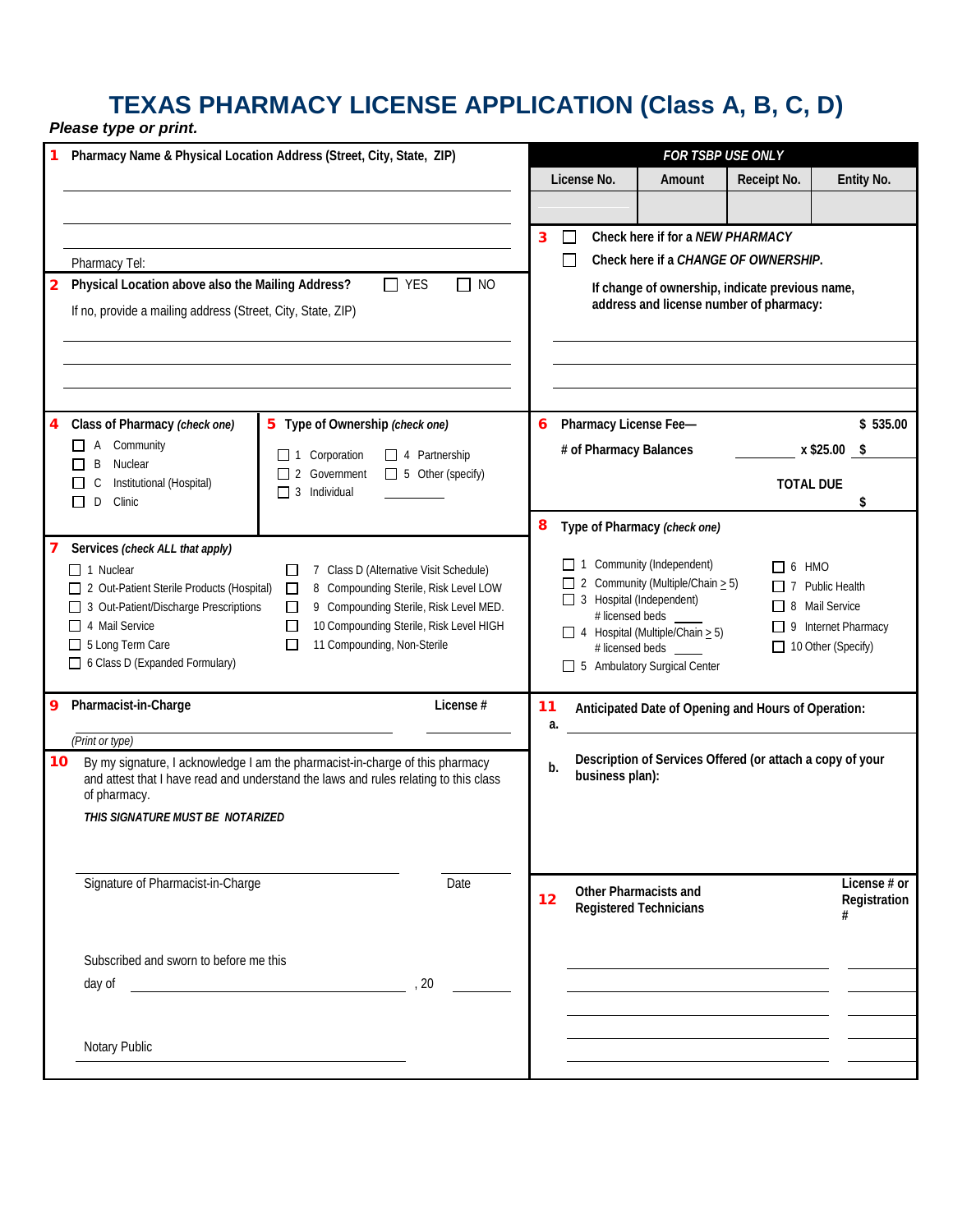|    |                                   | CLASS B, CLASS C, OR CLASS D PHARMACY LICENSE                                                                                                                                                                                                                   |              |                             |  |  |  |
|----|-----------------------------------|-----------------------------------------------------------------------------------------------------------------------------------------------------------------------------------------------------------------------------------------------------------------|--------------|-----------------------------|--|--|--|
| 13 |                                   | Complete the following, if applicable.                                                                                                                                                                                                                          |              |                             |  |  |  |
|    | <b>Nuclear (Class B) Pharmacy</b> |                                                                                                                                                                                                                                                                 |              |                             |  |  |  |
|    | (a)                               | Texas Department of Health Radiation Control No.                                                                                                                                                                                                                |              |                             |  |  |  |
|    | (b)                               | Detailed copy of the floor plan for the Class B Pharmacy; and<br>Attach:<br>(1)                                                                                                                                                                                 |              |                             |  |  |  |
|    |                                   | (2)<br>Qualifications of the authorized nuclear pharmacist who is the pharmacist-in-charge.                                                                                                                                                                     |              |                             |  |  |  |
|    |                                   | <b>Institutional (Class C) Pharmacy</b>                                                                                                                                                                                                                         |              |                             |  |  |  |
|    | (a)                               | Enter the Applicable Texas License Number in the space provided:                                                                                                                                                                                                |              |                             |  |  |  |
|    |                                   | DSHS Hospital License No#<br>DSHS Ambulatory Surgical Center License No#                                                                                                                                                                                        |              |                             |  |  |  |
|    |                                   | DSHS Inpatient Hospice License No#                                                                                                                                                                                                                              |              |                             |  |  |  |
|    | (b)                               | Is the facility an inpatient hospital maintained/operated by the State of Texas?                                                                                                                                                                                |              |                             |  |  |  |
|    | (c)                               | Is the pharmacy owned/operated by a hospital management or hospital pharmacy management firm?                                                                                                                                                                   |              |                             |  |  |  |
|    |                                   | and attach a copy of the service agreement.<br>If YES, provide the name of the firm here:                                                                                                                                                                       |              |                             |  |  |  |
|    |                                   | <b>Clinic (Class D) Pharmacy</b>                                                                                                                                                                                                                                |              |                             |  |  |  |
|    | (a)                               | Name and Texas License of the staff physician:                                                                                                                                                                                                                  |              |                             |  |  |  |
|    | (b)                               | Attach a copy of the Pharmacy's Policy and Procedure Manual, which must include the clinic drug formulary. (Note: If you are applying for permission to<br>maintain an expanded formulary or to use an alternative visitation schedule, see Board Rule 291.93.) |              |                             |  |  |  |
| 14 |                                   | ALL APPLICANTS MUST ANSWER THE FOLLOWING QUESTIONS:                                                                                                                                                                                                             |              |                             |  |  |  |
| 1. |                                   | Has the pharmacy, the pharmacy's owner or any officer or partner (if the pharmacy is owned by a corporation or partnership) been the subject of any professional                                                                                                |              |                             |  |  |  |
|    |                                   | disciplinary action or are any such actions pending against you by a regulatory authority? (Examples: surrender, revocation, reinstatement,                                                                                                                     |              |                             |  |  |  |
|    |                                   | suspension, fine, probation, restriction). Include such information for all states, including Texas, and for all regulated professions.                                                                                                                         | $\Box$ YES*  | $\Box$ NO                   |  |  |  |
|    |                                   | *If you answered "yes" to Question #1, include the name of the Board, licensing or disciplinary authority and the date of the Order, and, if applicable,                                                                                                        |              |                             |  |  |  |
|    |                                   | the date of the termination of the condition and/or probation. Response must include the name of the person who was the subject of the disciplinary                                                                                                             |              |                             |  |  |  |
| 2. | action.                           | For any criminal offense, including those pending appeal, has the pharmacy, the pharmacy's owner or any officer or partner (if the pharmacy is owned by a                                                                                                       |              |                             |  |  |  |
|    |                                   | corporation or partnership):                                                                                                                                                                                                                                    |              |                             |  |  |  |
|    | А.                                | been arrested?                                                                                                                                                                                                                                                  | YES*         | NO                          |  |  |  |
|    | В.                                | been charged with a crime but not arrested?                                                                                                                                                                                                                     | YES*         | <b>NO</b><br>$\mathbf{L}$   |  |  |  |
|    | C.                                | pled nolo contendere?                                                                                                                                                                                                                                           | YES*         | <b>NO</b>                   |  |  |  |
|    | D.<br>Ε.                          | pled guilty?<br>received deferred adjudication for a misdemeanor?                                                                                                                                                                                               | YES*<br>YES* | N <sub>O</sub><br><b>NO</b> |  |  |  |
|    | F.                                | received deferred adjudication for a felony?                                                                                                                                                                                                                    | YES*         | <b>NO</b>                   |  |  |  |
|    | G.                                | been convicted of a misdemeanor?                                                                                                                                                                                                                                | YES*         | N <sub>O</sub>              |  |  |  |
|    | Н                                 | YES*<br>been convicted of a felony?<br>N <sub>O</sub>                                                                                                                                                                                                           |              |                             |  |  |  |
|    |                                   | In answering Questions #2A-H, include all offenses even those for which you were subject to deferred adjudication. (Examples: assault, theft,                                                                                                                   |              |                             |  |  |  |
|    |                                   | possession of controlled substances, public intoxication, DWI, driving under the influence of drugs.) Response must include the name of the person<br>who was the subject of the disciplinary action.                                                           |              |                             |  |  |  |
|    |                                   | Has the pharmacy, the pharmacy's owner or any officer or partner (if the pharmacy is owned by a corporation or partnership) been                                                                                                                                |              |                             |  |  |  |
| 3. |                                   | subject to a court ordered probation or confinement as related to any offense?                                                                                                                                                                                  | YES*         | NO                          |  |  |  |
| 4. |                                   | Has the pharmacy, the pharmacy's owner or any officer or partner (if the pharmacy is owned by a corporation or partnership) served<br>time in prison for any offense?                                                                                           | $\Box$ YES*  | $\Box$ NO                   |  |  |  |
| 5. |                                   | Has the pharmacy, the pharmacy's owner or any officer or partner (if the pharmacy is owned by a corporation or partnership) been                                                                                                                                |              |                             |  |  |  |
|    |                                   | convicted of a drug or alcohol related offense, or been subject to a deferred adjudication for this offense? (Examples: possession of                                                                                                                           | $\Box$ Yes*  | $\Box$ NO                   |  |  |  |
|    |                                   | controlled substances, public intoxication, DWI, driving under the influence of drugs.)                                                                                                                                                                         |              |                             |  |  |  |
|    |                                   | *If you answered "yes" to Questions #3-5, include the name and location of the court, the offense charged, a brief explanation of the offense, the date                                                                                                         |              |                             |  |  |  |
|    |                                   | of action, and, if applicable, the date that probation or confinement ended. Response must include the name of the person who was the subject of the<br>disciplinary action.                                                                                    |              |                             |  |  |  |
| 6. |                                   | Is the pharmacy's owner or any other officer or partner a registered sex offender in Texas or in any other State?                                                                                                                                               | $\Box$ YES*  | $\Box$ NO                   |  |  |  |
|    |                                   | If you answered "yes", include the name of the person who is registered.                                                                                                                                                                                        |              |                             |  |  |  |
| 7. |                                   | Are the customer service areas of the Pharmacy accessible to disabled persons, as defined by federal law?                                                                                                                                                       | $\Box$ YES   | $\Box$<br>NO                |  |  |  |
|    |                                   | Does the pharmacy provide translating services for customers, including translating services for a person with impairment of hearing?                                                                                                                           |              |                             |  |  |  |
|    |                                   | If yes, what type of translating services does the pharmacy provide? (check all that apply):                                                                                                                                                                    |              |                             |  |  |  |
| 8. |                                   | 3 Telecommunication Device for the Deaf (TDD)<br>Spanish<br>5 AT&T Translating Service<br>L.                                                                                                                                                                    | <b>YES</b>   | $\Box$ NO                   |  |  |  |
|    |                                   | American Sign Language<br>6<br>Vietnamese<br>Other<br>2<br>4                                                                                                                                                                                                    |              |                             |  |  |  |
| 9. |                                   | Does this pharmacy participate in the Texas Medicaid program?                                                                                                                                                                                                   | $\Box$ Yes   | <b>NO</b><br>П              |  |  |  |